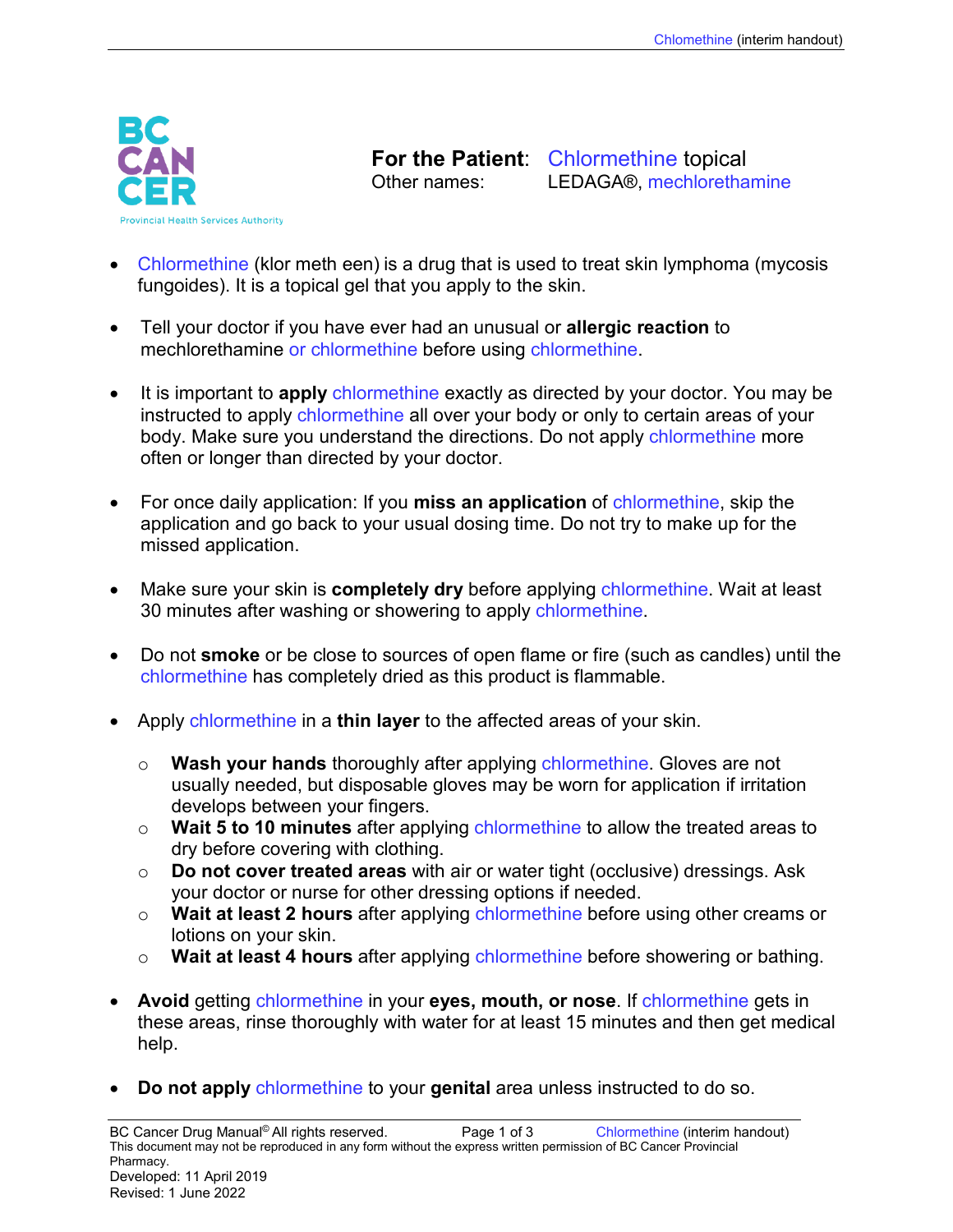- **Caregivers** or anyone helping you apply chlormethine should wear disposable gloves when handling chlormethine and avoid getting chlormethine on their own skin. Hands should be washed thoroughly after removing gloves.
- It is not known if topical chlormethine may damage sperm or may harm the baby if used during **pregnancy**. Chlormethine may be absorbed through your skin. This risk of absorption is likely very small, but it is best to use **birth control** while being treated with chlormethine. Tell your doctor right away if you or your partner becomes pregnant. Do not breastfeed during treatment.
- Chlormethine is **stored** in the **fridge at all times** until needed. Make sure to return the tube of chlormethine to the fridge immediately after using (within 30 minutes). Do not use chlormethine after the expiry date given by your pharmacy.
- Keep chlormethine in the **original packaging** provided. Avoid contact with food. Keep out of the reach of children.
- For **disposal,** place empty tubes, plus gauze and gloves (if used) in a sealable container or bag. Ask your doctor, nurse, or pharmacist about safe disposal.
- **Tell** your doctor, dentist, or other healthcare professional that you are being treated with chlormethine before you receive any treatment from them.

Side effects are listed in the following table in the order in which they may occur. Tips to help manage the side effects are included.

| <b>SIDE EFFECTS</b>                                                                                                                                   | <b>MANAGEMENT</b>                                                                                                                                                                                                                                                                                                                                                                                     |
|-------------------------------------------------------------------------------------------------------------------------------------------------------|-------------------------------------------------------------------------------------------------------------------------------------------------------------------------------------------------------------------------------------------------------------------------------------------------------------------------------------------------------------------------------------------------------|
| Your skin may become sore and<br>reddened, especially on your face, under<br>your arms, under your breasts, in the<br>groin, or between your fingers. | If your skin is very sore or blisters, stop<br>using chlormethine and call your<br>healthcare team during office<br>hours. Otherwise make sure to mention it<br>at your next visit.                                                                                                                                                                                                                   |
| Your skin may be dry or feel itchy.                                                                                                                   | Use moisturizers as frequently as<br>necessary.<br>Avoid using creams or lotions if you<br>will be applying chlormethine soon<br>(e.g., in the next 2 hours).<br>• Wait at least 2 hours after applying<br>chlormethine before using other<br>creams or lotions on your skin.<br>If itching is very irritating, call your<br>healthcare team. Otherwise, be sure to<br>mention it at your next visit. |
| Your skin may darken after you have<br>used chlormethine for a while.                                                                                 | This will slowly return to normal once you<br>stop treatment with chlormethine.                                                                                                                                                                                                                                                                                                                       |